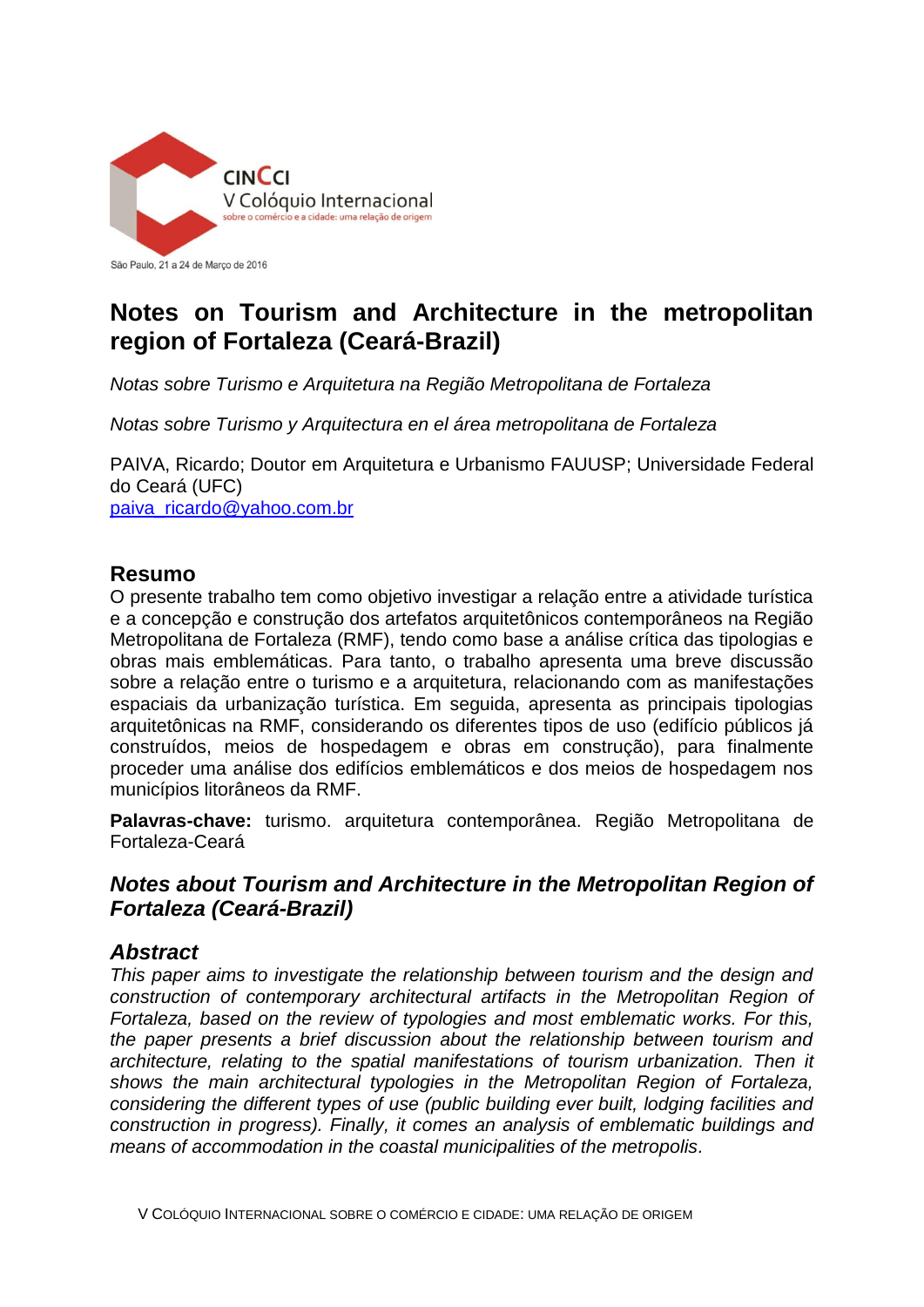*Keywords: tourism. contemporary architecture. Metropolitan Region of Fortaleza (Ceará-Brazil)*

# *Notas sobre Turismo y Arquitectura en el área metropolitana de Fortaleza (Ceará-Brasil).*

#### *Resumen*

*Este estudio tiene como objetivo investigar la relación entre el turismo y el diseño y*  la construcción de artefactos arquitectónicos contemporáneos en el área *metropolitana de Fortaleza, con base en la revisión de las tipologías y las obras más emblemáticas. Para ello, el artículo presenta un breve análisis de la relación entre el turismo y la arquitectura, en relación con las manifestaciones espaciales de la urbanización turistica. Después se muestran las principales tipologías arquitectónicas en el área metropolitana de Fortaleza, teniendo en cuenta los diferentes tipos de uso (edificio público jamás construido, instalaciones de hospedaje instalaciones de hospedaje y de la construcción en curso), para finalmente hacer un análisis de los edificios más emblemáticos y instalaciones de hospedaje en los municipios costeros.*

*Palabras clave: turismo. la arquitectura contemporánea. el área metropolitana de Fortaleza, Ceará, Brasil*

### **1 Introduction**

 $\overline{a}$ 

The tourism urbanization peculiarities observed in the Metropolitan Region of Fortaleza (RMF) fit a socio process triggered by consumption and leisure, unlike the beginning of Fortaleza metropolization process, that was dependent on the logic production (industrial policies SUDENE<sup>1</sup> and national industrialization), collective goods consumption, and also the very acquisition of second homes, all of which contribute significantly to the spatial organization. Today, beyond the resonance and motivation of the above logic, new social practices emerge to contribute to the production and consumption of "tourist space" related to the "sun and sea" tourism modality, as the consumption of natural resources, landscapes Coastal Landscapes (beaches, dunes, lagoons), climate, plus the experiences that these natural potentials give to the exercise of the leisure and sports, including craft consumption, popular culture, "forró" and local cuisine.

The coastline of the Metropolitan Region of Fortaleza is the privileged place of the spatial manifestation of tourism. These places selected by tourism, represented by the natural attractions of the coastal landscape, suffer interventions that induce a more intense touristification process.

Tourism urbanization contributes to stimulate functional, structural / technical and formal changes in the metropolitan region of Fortaleza (Paiva, 2011).

<sup>1</sup> Superintendência de Desenvolvimento do Nordeste.

V COLÓQUIO INTERNACIONAL SOBRE O COMÉRCIO E CIDADE: UMA RELAÇÃO DE ORIGEM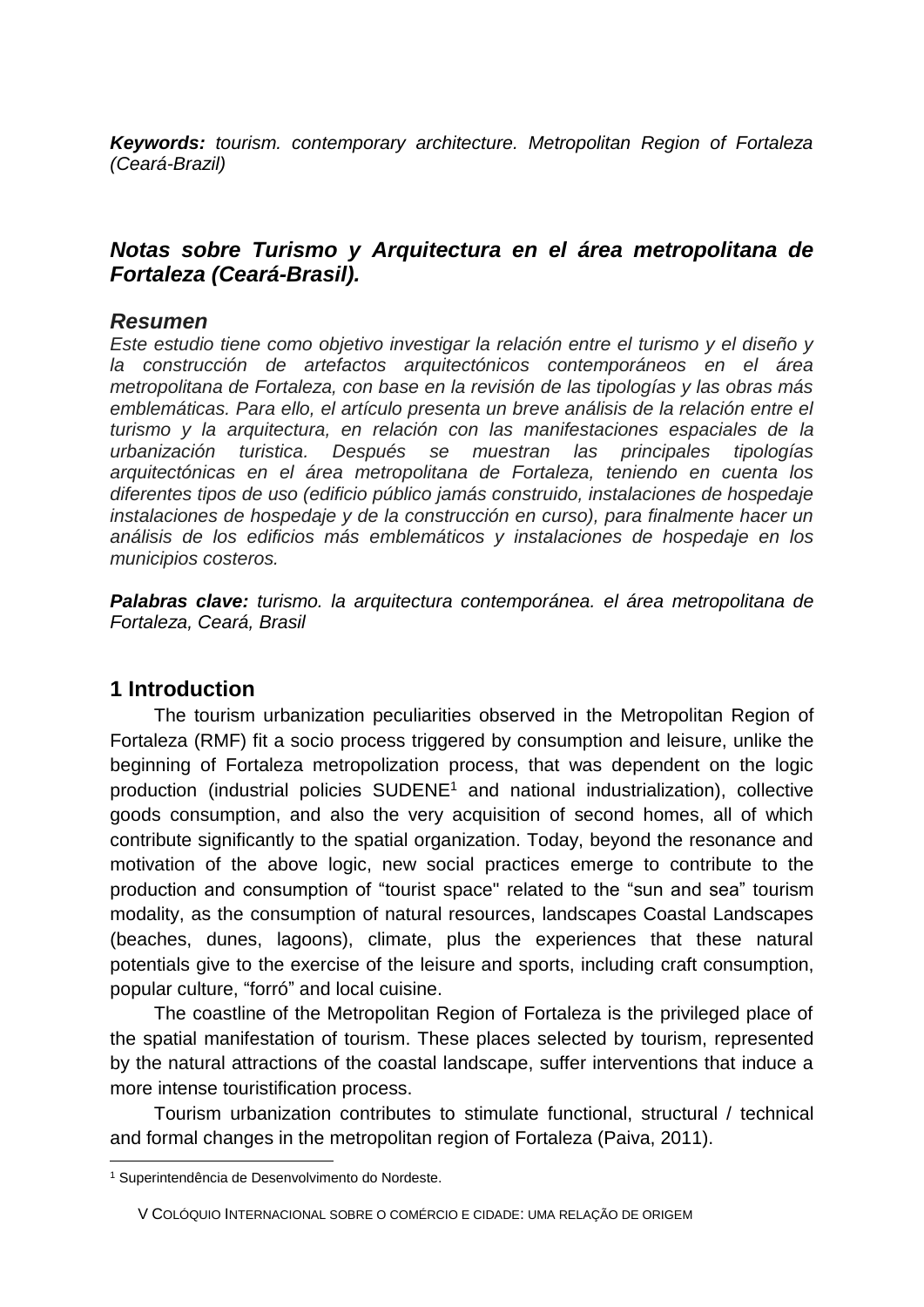Functional changes are related to the role that Fortaleza plays in concentration and distribution of tourism in the metropolitan and state scale with the reinforcement of tertiary activities in general, confirming the historical vocation of the city for trade activities and services. The new functional assignments also refer to a tendency of strengthening the urban network along the coastline, to the extent that these coastal centers become more accessible and connected to the capital. Thus, in addition to the functions that were historically played by the metropolis (political-administrative, industrial, tertiary, port), add the role of socio-spatial dynamics of tourism.

Structural changes are manifested in a set of technical interventions in the territory, such as the airport, coastal roads, infrastructure and building works and urban interventions (renewal, gentrification and the creation of urban icons). Among the main changes in the metropolitan structure there are the road connections that lead to places captured by tourism, in this case, the coastal areas, and serve to expand the metropolitan area along the coast, also inducing oriented real estate dynamics for local people.

Finally, the formal transformations correspond to the new usage settings and land occupation, urban and architectural interventions, the public and private relationship, the relationship between built and natural environments, the typology resulting from the deployment of hotels, resorts, and other types of buildings.

The spatial manifestations of tourism urbanization in the Metropolitan Region of Fortaleza, with greater or lesser intensity, are related to the architectural production (airport, cultural centers, interventions in existing buildings, the types of hospitality facilities, second homes, public buildings, museums , stadiums, convention center and events, as well as interventions in urban design).

The production of contemporary architecture in Fortaleza, both private and public, has been conditioned by the demands (economic, political and symbolic) raised by the increase of tourism in the metropolitan area of Fortaleza. Researchers from various fields of knowledge have criticized of the impacts of tourism in the ongoing process of urbanization on the coast of Ceará, in the capital and its metropolitan area. However, there is a gap in relation to the analysis of urban and architectural interventions based on theoretical assumptions of architecture and urbanism, focusing on specific aspects of the discipline, such as those related to implementation issues, context and urban integration, language, influences, spatial, functional, constructive, plastic-formal aspects, among others. Thus, this work about the socio-spatial developments of tourism in contemporary architectural production is an important object of study.

Tourist activity has greatly induced to architectural production, increasingly aligned with the logic of consumption, including consumption of places. The architecture contests directed to the enhancement of tourist image of Fortaleza show very clearly that the postmodern assumptions are incorporated into urban interventions, designs of buildings and heritage preservation practices. Unlike the period of development of modern architecture, contemporary production follows, of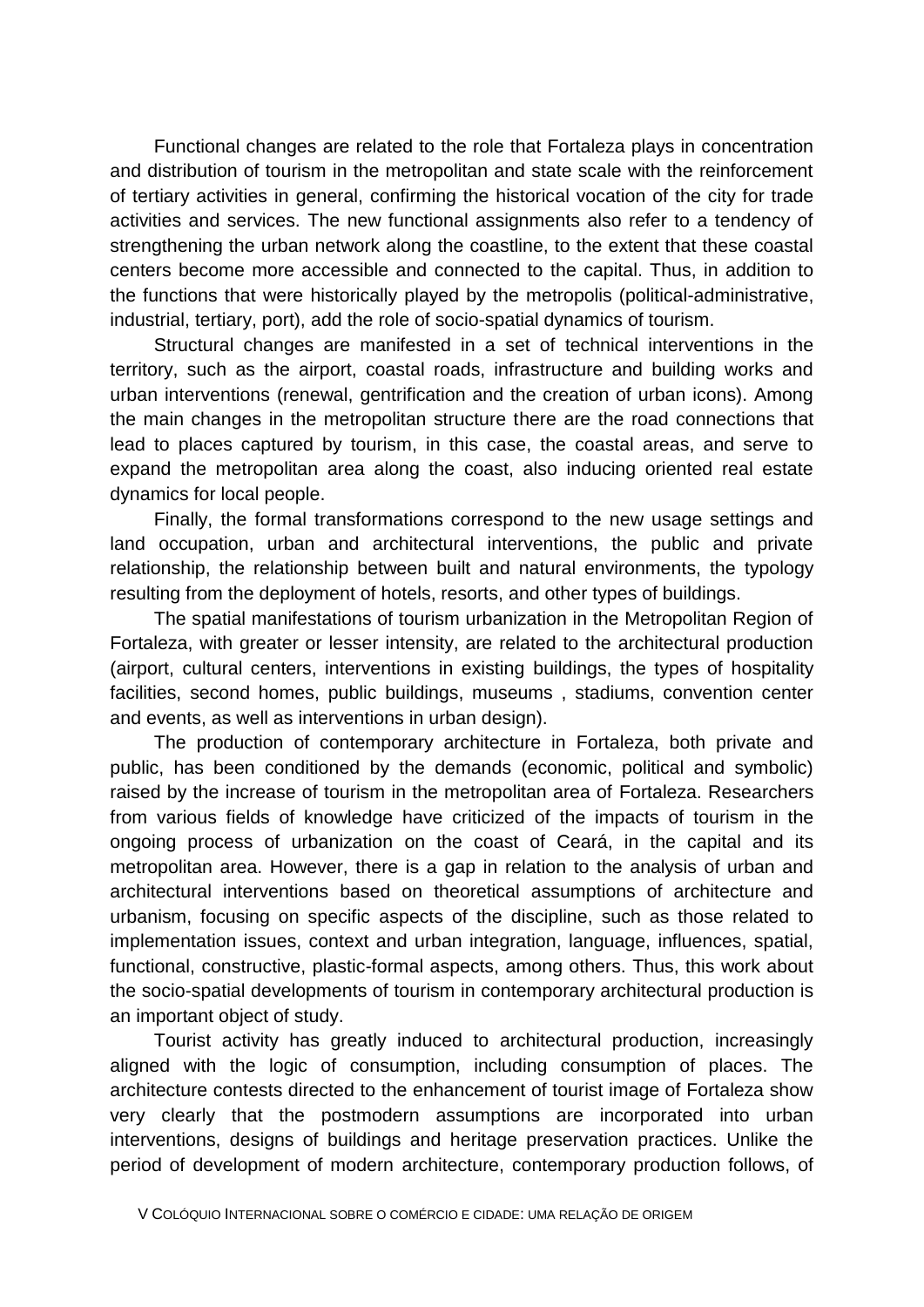course, very diverse ways, sometimes disparate and the work of architects does not follow, as before, homogeneous principles (Montaner 2001).

The adequacy to local conditions remains a relevsnt issue, raising academic and professional discussions about the architectural identity in Ceará. The relationship between tourism and architectural production is evident because on one hand, tourism uses the existing urban and architectural settings, even the buildings erected in completely different socio-historical context in time and space; On the other hand, it encourages the creation of new urban and building structure. Thus, the article in question aims to investigate the relationship between tourism and the design and construction of contemporary architectural artifacts in the Metropolitan Region of Fortaleza (RMF), based on the critical analysis of typologies and most emblematic works. The paper presents a brief discussion of the relationship between tourism and architecture, then shows the main architectural typologies in the Metropolitan Region of Fortaleza, to finally make a general analysis of landmark buildings and means of accommodation in the coastal municipalities RMF.

## **2 Tourism and Architectural Typologies in the Metropolitan Region of Fortaleza**

In general, the theoretical reflections about the relationship between tourism and architecture are still scarce and are located mostly in the field of studies of the built heritage. Lacking in such reflections studies that emphasize the production of new architectural artifacts and its relationship with the logic of consumption and turistic places. In this direction, understanding of urban and architectural icons and means of accommodation constitutes an important axis of knowledge production about the subject, as are contemporary architectural types present in several places.

Regarding the icons, the importance of these artifacts (buildings and major urban projects and interventions) has been growing in the context of urban productivity and competitiveness. On this basis, it appears that, conditioned by social practices (economic, political and cultural-ideological) globalization, tourism has greatly directed the planning, management, urban interventions, as well as the process of architectural spectacle and emphasizing its symbolism.

> The production of the icons aligns with the universe of consumption practices and the affirmation of the financial and corporate capital of the entertainment industry, brands, marketing strategies and intangible aspects that involve material goods, experiences and intangible sensations (Paiva, 2014, p. 117).

Despite the conceptual, ethical and aesthetic differences of diversity and heterogeneity of "architectural postures" (Montaner 2001) nowadays, it prevails a formalistic attitude in contemporary architecture, overestimating their communicative ability to express symbolic contents, which has reduced architecture to pure visuality. This image can be disseminated and converted into spectacle to feed consumption of these places. These attributes of contemporary architecture are manifested in various architectural typologies (museums, cultural centers, stadiums, arenas,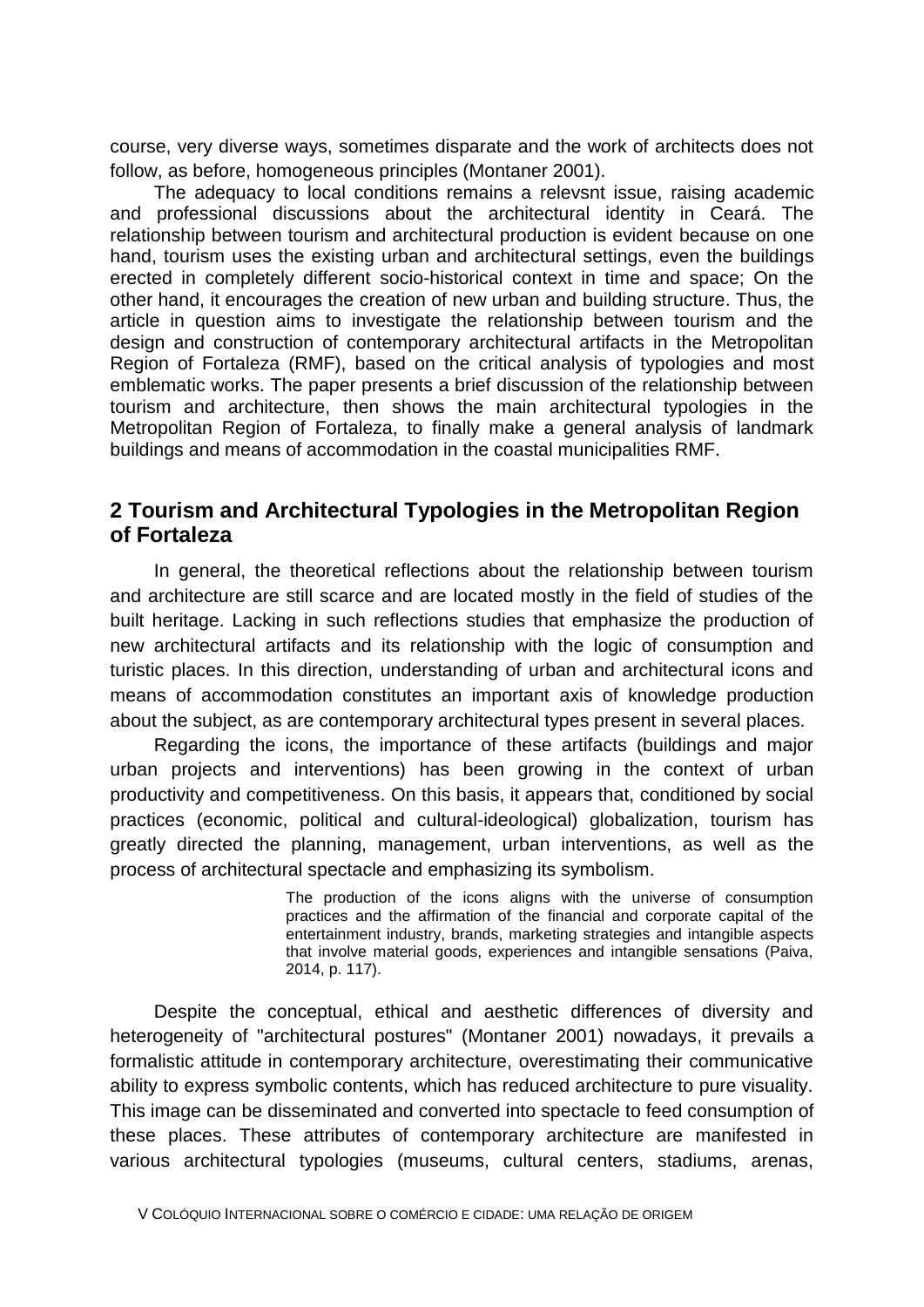entertaining spaces) as well as the means of accommodation (hotels, resorts, touristreal estate, etc).

For purposes of analysis, the architectural production related to tourism in the metropolitan region of Fortaleza was divided based on architectural typologies, that is, considering the distinction uses. The following types were considered:

- Emblematic public buildings already built, such as the Ceará Convention Center and the Port of Fortaleza Passenger Terminal.

- means of accommodation (hotels, resorts and real estate tourist enterprises), which also include sea vacation condos. These typologies, focused to the enterprises located on the seafront in Fortaleza (hotels in downtown, Praia de Iracema, Meireles, Mucuripe and Praia do Futuro), in Porto das Dunas beach in Aquiraz and Cumbuco Beach in the municipality of Caucaia .

- Works in construction, which are included in this category the "Ceará's Acquarium".

## **3 Emblematic works: the construction of urban and architectural icons in the metropolitan area of Fortaleza**

The emblematic works in the Metropolitan Region of Fortaleza raised by tourism have the State as main agent, in its state and municipal levels, especially through the sectoral departments of tourism and departments created for the specific case of the FIFA WORLD CUP 2014. The State action is accompanied by the implementation of public policies in tourism dating back to the 1990s, from the PRODETUR (Tourism Development program in Northeastern Brazil) I and II (Benevides, 2004) and more recently the National PRODETUR (Tourism Development program in Northeastern Brazil).

In Ceará, the economic dimension of these emblematic works is justified because tourism is now part of the economic development policy from the "Government of Changes" in late 1980. Since then, the government sought to enter the globalization process through especially fiscal and financial incentives in industry and tourism. Currently, tourism still has a significant weight in economic policy, increased by the realization of the mega event of the World Cup. Added to this, the state proposed three anchors interventions in order to stimulate international tourism: Ceará Convention Center (Figure 01); Terminal Port of Fortaleza's Maritime Passenger (Figure 02) and the Ceará's Acquarium (Figure 03).



V COLÓQUIO INTERNACIONAL SOBRE O COMÉRCIO E CIDADE: UMA RELAÇÃO DE ORIGEM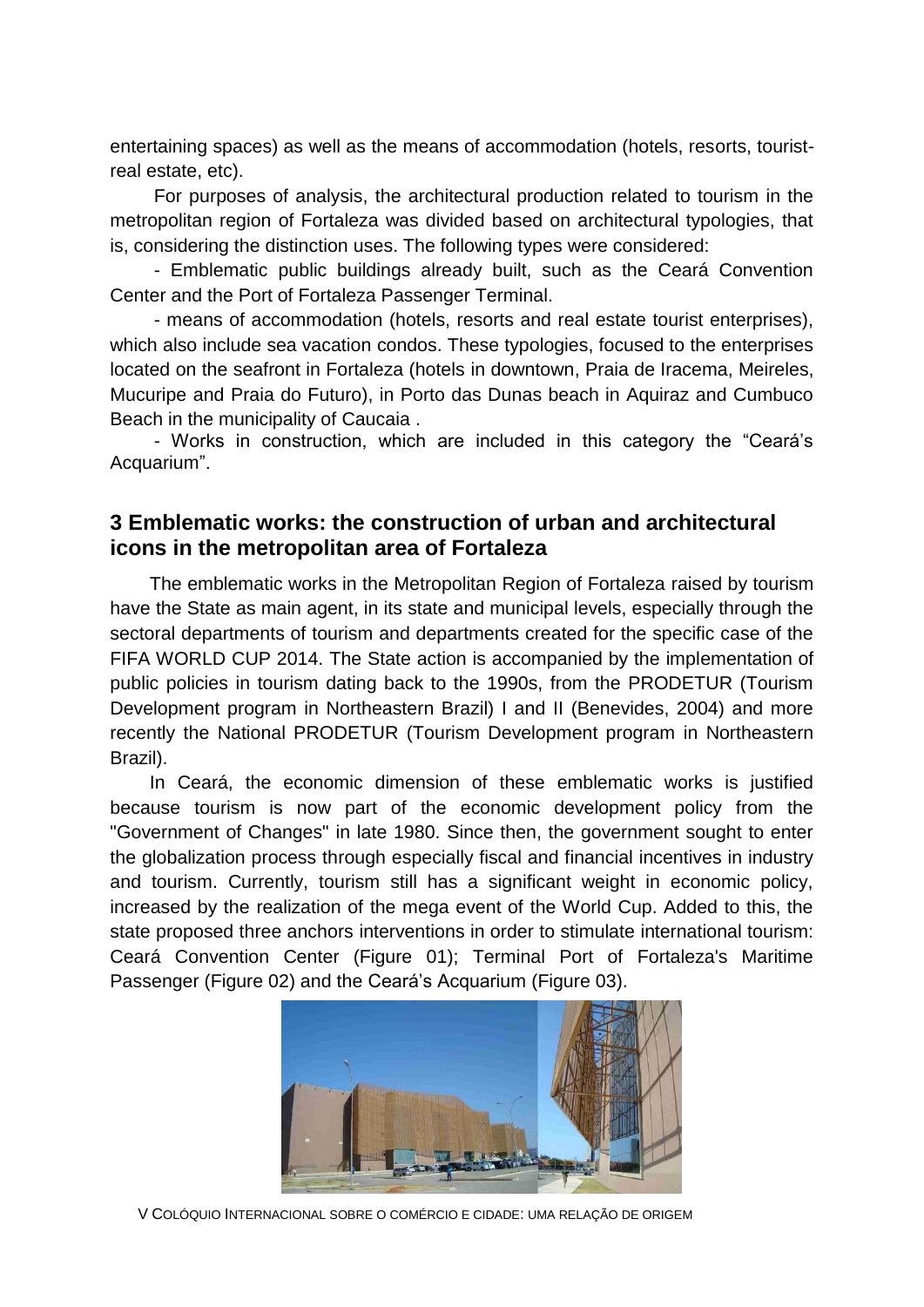Figure 01 – Ceará Convention Center Source: Author's collection



Figure 02 – Terminal Port of Fortaleza's Maritime Passenger Fonte:<http://www.hispanoestruturas.com.br/>



Figure 03 - illustrated perspective Aquarium Fonte:<http://www.imagicbrasil.com/>

Overall, the political dimension in the latest state management follow the same promotion policies and development of the "Government of Changes", based on a development model that prioritizes investments in large projects in tourism. However, public policies and basic infrastructure projects continue to be neglected in isolated intervention, intensifying conflicts between the various agents and power asymmetries between the state, the market and the population, especially the most, which is poorer.

The symbolic dimension remains spreading the image of a prosperous semiarid - replacing the semiarid image as a representation of drought and poverty - built by tourism, especially the modality of "sun and sea" (Dantas, 2002). Thus, the state promotes several interventions in order to build tourist image of Ceara and Fortaleza.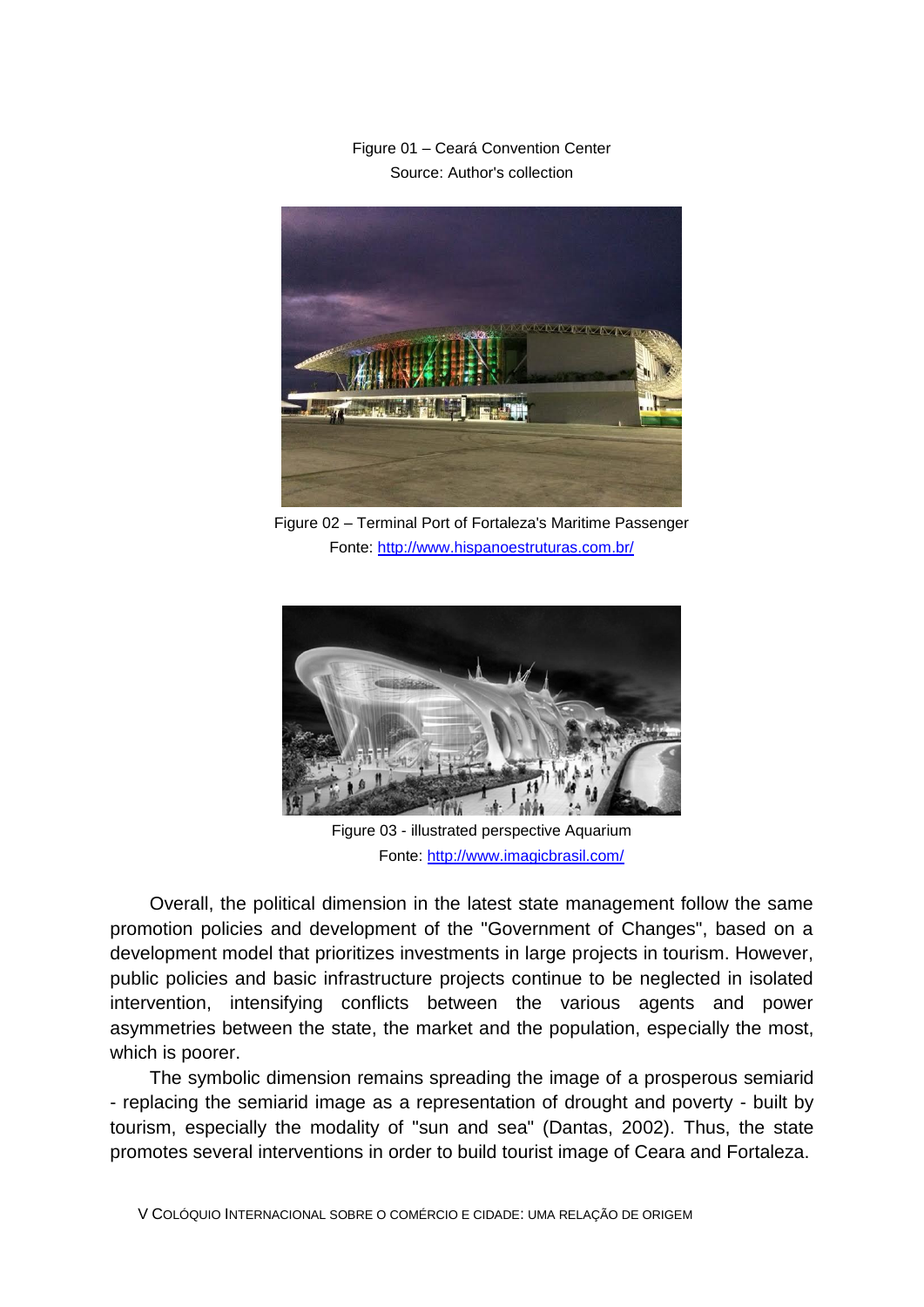The urban insertion of these major flagship projects mentioned above confirms the choice of privileged locations for tourism and according to the standards of contemporary urbanization, marked by a fragmented, dispersed and extensive urban space. The tourist edge of the city and the urban and metropolitan expansion axes are priority areas of implementation of these major projects, except the case of the airport, which has its location conditioned by other factors.

The chosen location for the Acquario Ceará, at Iracema Beach, confirms the appreciation of the coastline as a privileged area for tourism. Since the 1990s, the touristification process of "use" of the neighborhood rather weakened the maintenance of various activities, especially the most ordinary. As a result, the neighborhood went through a typical gentrification process and then its decline with the appropriation of its space by sex tourism. In recent years, the government begins a new attempt of Iracema Beach in order to create new equipment and redo existing infrastructure and interventions. It stands out the completion of the boardwalk extension Iracema Beach to the old building DNOCS<sup>2</sup>, which was demolished to build the Acquario Ceará.

The case of Ceará Event Center (CEC) confirms the valorization of the axes of urban and metropolitan expansion. The Washington Avenue Soares, place chosen to implant the equipment, is one of the main vectors of the urban expansion of Fortaleza and it is presented as a new area of centrality in the city, which concentrates, linearly, various urban functions, public facilities and as well as private, like the University of Fortaleza, the old Convention Center, Clovis Bevilaqua Forum, shopping malls, among others.

Intervention projects do not contemplate a broader urban design, as they are restricted basically to the lot boundaries where it is located, compromising the integration between the public and private domain. These great projects induce a significant real estate appreciation of the surroundings where are implanted.

Projects also resent a greater integration with the natural environment, some (the Aquarium) with environmental license problems. The size of the buildings, always show a different pattern of use and occupation, however the limited intervention to urban lot remains, which does not improve the environmental quality in urban surroundings.

In general, these projects have an appreciation of internal space over external space or even the integration of both. In most buildings there remains a monumental scale in accordance with the economic, political and symbolic dimension intended. The adequacy of building to the place could attend to important aspects such as location, mobility, accessibility, land use and occupation, integration with the natural and built environment. The solutions adopted internally show a homogenizing tendency of these buildings for tourism purposes as spaces for consumption.

Need programs are clearly related to the demands of the various activities linked to tourism. There is a certain functional complexity because of the size of the  $\overline{a}$ 

<sup>2</sup> Departamento Nacional de Obras contra a Seca.

V COLÓQUIO INTERNACIONAL SOBRE O COMÉRCIO E CIDADE: UMA RELAÇÃO DE ORIGEM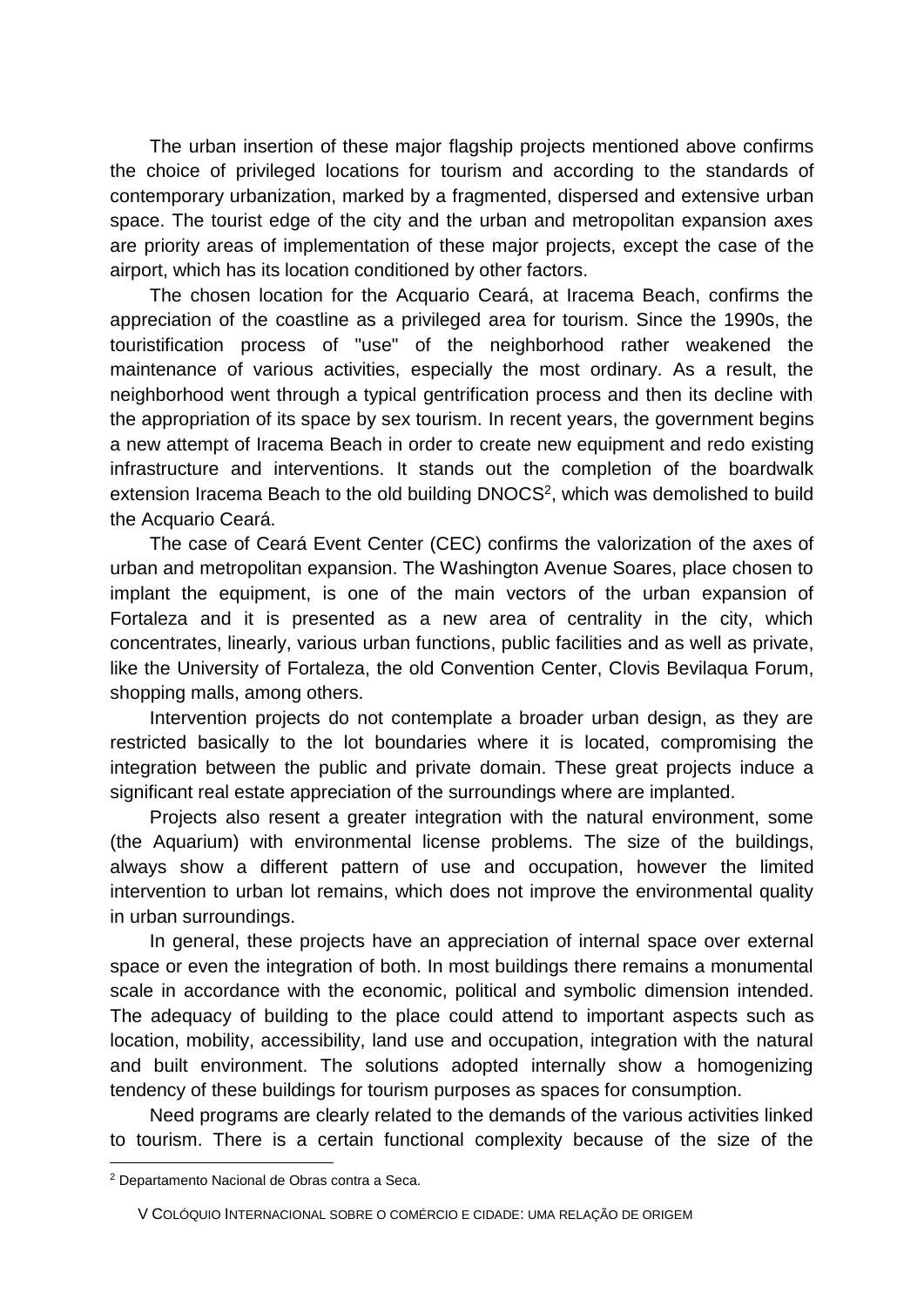equipment, provided with significant collective use areas, in addition to the support and technical service necessary for the operation. In general, the functional interactions are well settled, paying attention to the flows, access, vertical and horizontal passageways.

The Ceará Convention Center does not have as much flexibility spaces, which contradicts the characteristic features of these types of buildings.

The buildings (mostly of them) have an epidermal character, greatly enhancing the superficiality of the facade. Material definitions, technical and constructive solutions are replaced by references and metaphors related to maritime or regional theme to create a formal appeal and qualify the building as iconic objects and reinforce its symbolic charge as "advertising buildings"

The architectural design of the CEC was *"inspired by typical sights and Ceará handicrafts. The facade is designed with colors and shapes that recall the cliffs of the east coast of Ceará*". Based on the descriptive memorial of the project that it is an architectural approach that seeks figurative associations (lace and cliffs) as the main architectural feature, in order to confer an assumed identity to the building and enhance its status as icon and therefore produce a tourism image, which can be consumed and disseminated in line with the economic, political and symbolic state intentions.

In the Aquarium, the formal expression of the building, which comes down to the rind, refers to maritimity and has great figurative and metaphorical appeal, used in the definition of sectors and plastic elements that make up the envelope. The interpretation of these organic forms is complicated by mixing and synthesis of reference elements. This miscellaneous of citations enhances the spectacular character required. The project is characterized by curves and organic shapes. This flow is not restricted to formal aspect, but is expressed to suggest that the building is a living organism and appeals aesthetically to raise the interaction with the spectator. In the Passengers Terminal, there is a more direct relationship between form and structure and there is no metaphorical appeal.

Structural and building systems have mixed solutions: traditional and innovative. Though they occupy second place in the formal expression of the building. There is the use of precast concrete structures, metallic components in the coverings, awnings and facade elements.

Sustainability is present in the speech, but not exactly in practice. This fact is confirmed by the neglect of environmental conditions (wind direction and insolation) confirmed with the predominant use of air conditioning as thermal comfort solution. It can be seen that the orientation of planes of glass do not behold the harmful sunlight from the west and there isn't the use of solar protection mechanisms. The facade element has aesthetic character rather than actually functional. The adoption of these design decisions greatly compromises the energy efficiency of the buildings. In the case of Ceará's Acquario, a more detailed analysis will be possible after completion of construction.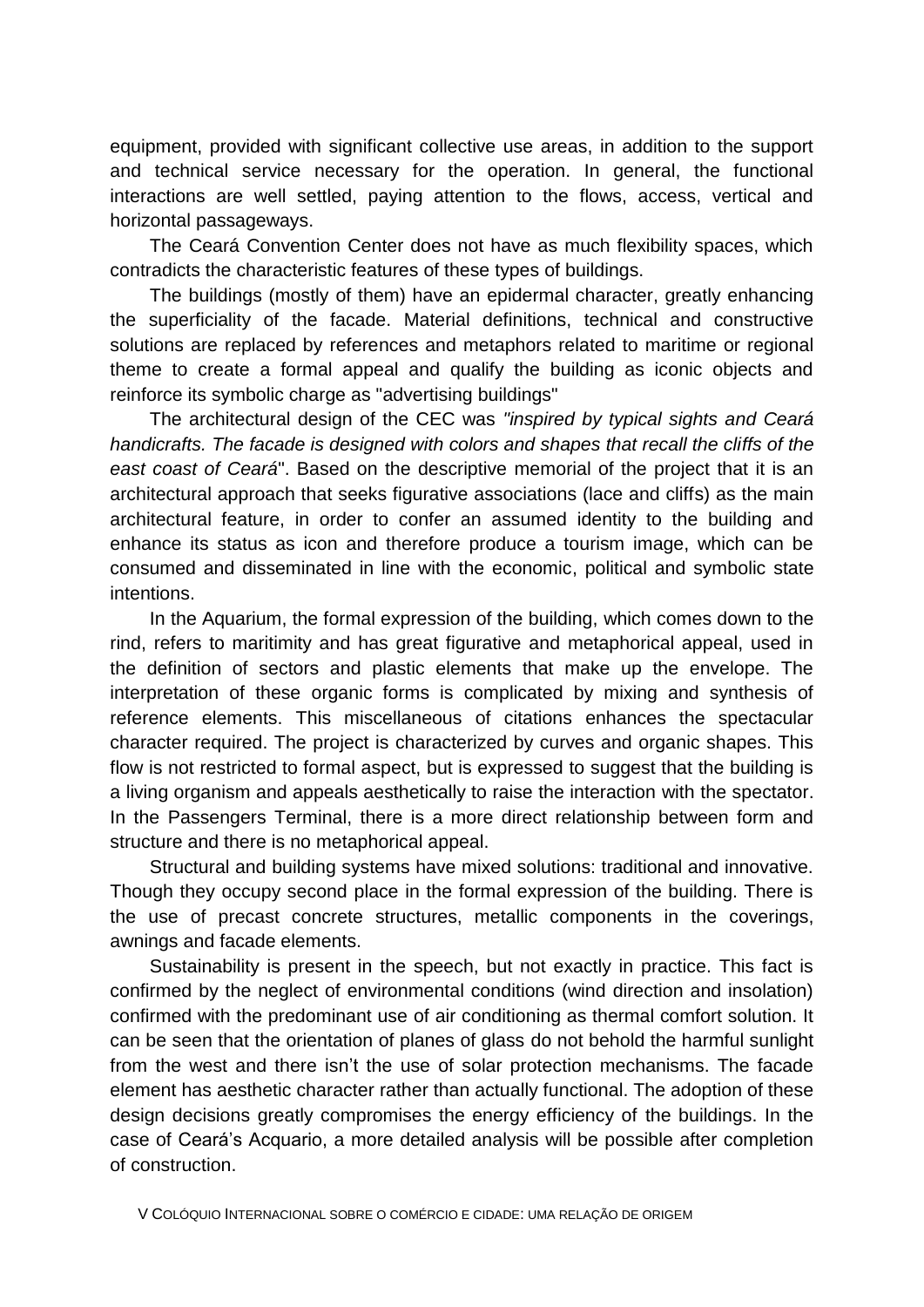As a summary of the analysis of emblematic works it can be highlighted:

- from the urban point of view, these projects could increase the scale of intervention (restricted to the lot) and promote the improvement of public spaces which they are inserted, as well as greater reconciliation and respect for the natural environment and the urban landscape.

- From an architectural point of view, it is clear that the projects align with trends in contemporary architecture which value the image and spectacle, to express the complexity, superficiality and iconicity of form.

## **4 Means of Accomodation: between the global and the local**

In the case of architectural production of means of accommodation, the main actors are the real estate promoters (builders, developers and real estate brokers), companies in the hotel business in the case of hotels and resorts, which in cooperation, launch real estate tourism developments. The state's role is secondary, but still very important as providing tourist infrastructure through public policies that foster the viability and real estate valuation of privileged spaces (coastal) in the metropolitan territory. Added to this the state's role in regulation, approval and granting of environmental licenses for the implementation of projects, in addition to fiscal and financial incentives.

The economic dimension of these projects, especially the resorts and integrated resorts, is articulated to the real estate business, which include the participation of foreign capital, national and local levels, which increases with the financialization of capital (Araújo, 2011). The economic benefits of these projects relate largely to the real estate valuation of land in prime locations with natural resources (river mouths, beach, dunes) more attractive for the practice of sun and sea tourism.

From the political point of view, the construction of these typologies demonstrates the prominent market role in structuring the metropolitan territory inducing new forms of occupation and expansion of urban space. Conflicts arising from these actions happen especially in relation to the resident native population and fishermen with the State and with real estate developers.

The symbolic dimension of these projects contributes to promoting the tourist image of Ceara and Fortaleza. To this end, the recurrence of an architectural language with supposedly regional character is evident, with tropical references.

The urban insertion of these projects has as main feature the location in settlements with land subdivisions that allow the privatization of large areas in the coastal towns, a phenomenon that does not occur in Fortaleza because of urban law does not allow it. Most of the chosen lands are located by the sea, a factor that enhances its real estate valuation.

Both in Porto das Dunas Beach, and in Cumbuco Beach, it turns out that there is a predominance of second-home uses, either as isolated houses, such as new building tourist complexes (Figure 4:05). On the other hand, there is no diversification of uses to ensure greater quality of public space, a situation exacerbated by the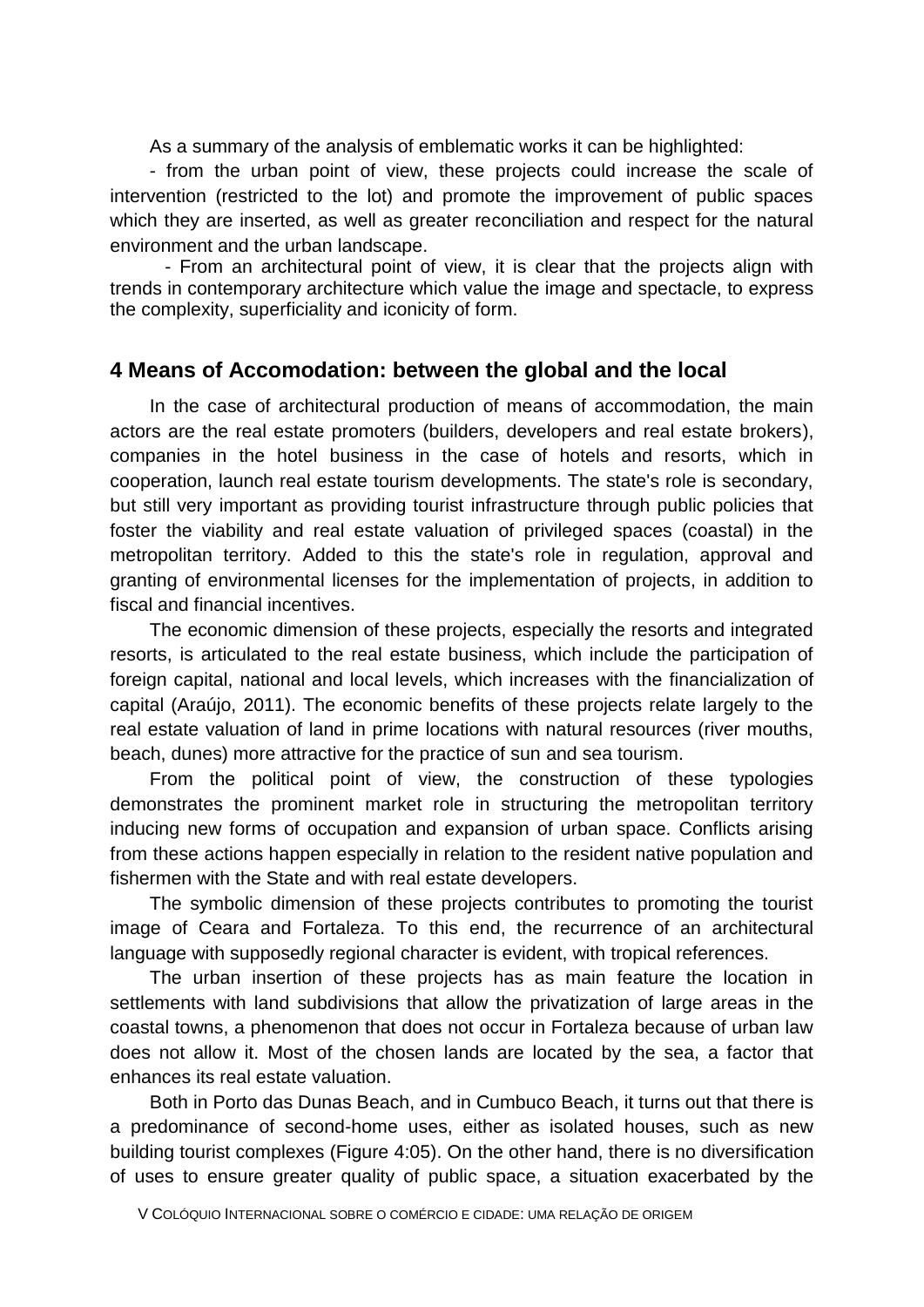troubled relationship between the space of sidewalks and large expanses of walls and fences surrounding the developments, since there is the appreciation of the private area at the expense of the public.



Figure 04: Land Use - Cumbuco Beach - Caucaia - RMF Source: elaborated by author



Figure 05: Land Use - Porto das Dunas Beach - Aquiraz - RMF Source: elaborated by author

Except Fortaleza, there is a predominance of building blocks with templates of four to five floors, giving homogeneity to the landscape of these coastal cores.

The lack of a landscape route over the land located on the sea front (although provided for in structuring projects of master plans) ratifies the privatization of the beach strip by enterprises that use them as an extension of private property.

The relationship with the natural environment is quite conflicted, because they positively qualify some neighbor enterprises located in the areas of environmental preservation and protection, with a trend towards the privatization of these tourist resources, either because it impacts the natural environment or interferes with the landscape.

The urban legislation is aligned to the tourist characteristics of the areas studied, predicting the specific zoning for tourist use. However, this certain tourist specialization damages the relationship of these new ventures with the socio-spatial

V COLÓQUIO INTERNACIONAL SOBRE O COMÉRCIO E CIDADE: UMA RELAÇÃO DE ORIGEM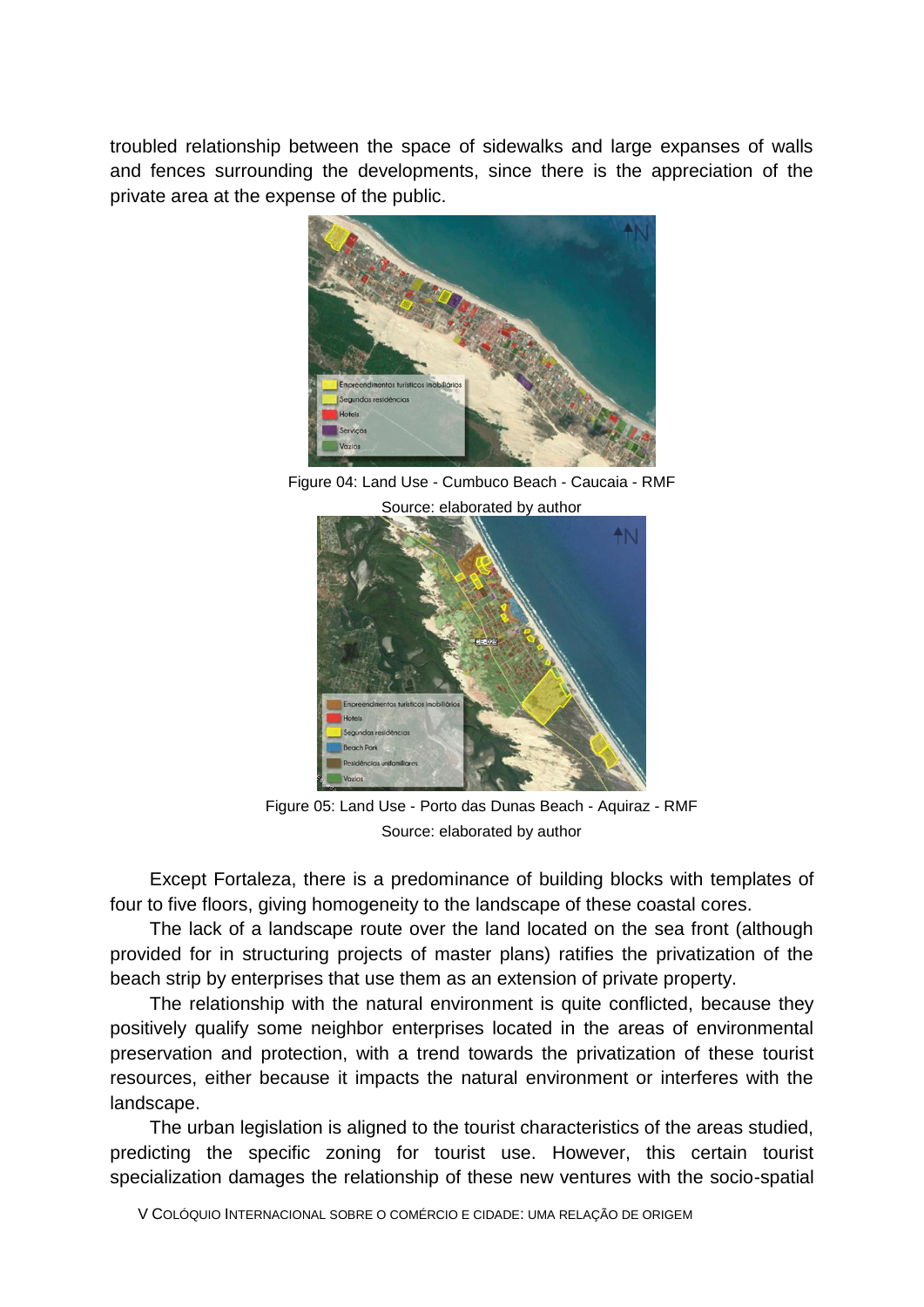preexistence (fishing villages, former residents, etc.). Another negative fact about the only function of these places refers to the process of "empty urbanization" (Paiva, 2011), a term used to describe the process by which there is a significant spatial transformation of coastal areas (or tourist spacs in general), but there isn't necessarily increase of the resident population, as these spaces are geared toward tourists and vacationers and many means of accommodation and typologies of second homes are empty in large periods of time.

The means of accommodation studied in Fortaleza diverge from the production of the coastal municipalities of the metropolitan area of Fortaleza. The urban integration of means of accommodation in Fortaleza is conditioned by the real estate dynamics and the vertical integration process of the tourist coast, where there is specificities in terms of each project and a greater diversity of uses (Figure 06).



Figure 06: Land Use - Tourist Waterfront - Fortaleza – RMF Source: elaborated by author

The most emblematic case on the coast of Fortaleza is the Hotel Marina Park, with 40,000 m<sup>2</sup> area, one of the targeted hotels because of the extensive recreational facilities and the existence of the marina with capacity to host around 150 boats. The hotel by having a horizontal type occupies a large expanse of beach strip, constituting a considerable visual barrier. Although it is excluded from the shore where there is the biggest hotel concentration, Marina Park plays an important role in tourism flows of capital, because besides the number of beds, it hosts a variety of events throughout the year.

The implementation of the Hotel Marina Park in an area of great heritage relevance(it is the beach strip from downtown Fortaleza), is one of the interventions directed to tourism on the coast with the strongest impact from the point of view of the privatization of the beach area , serving private interests at the expense of the public.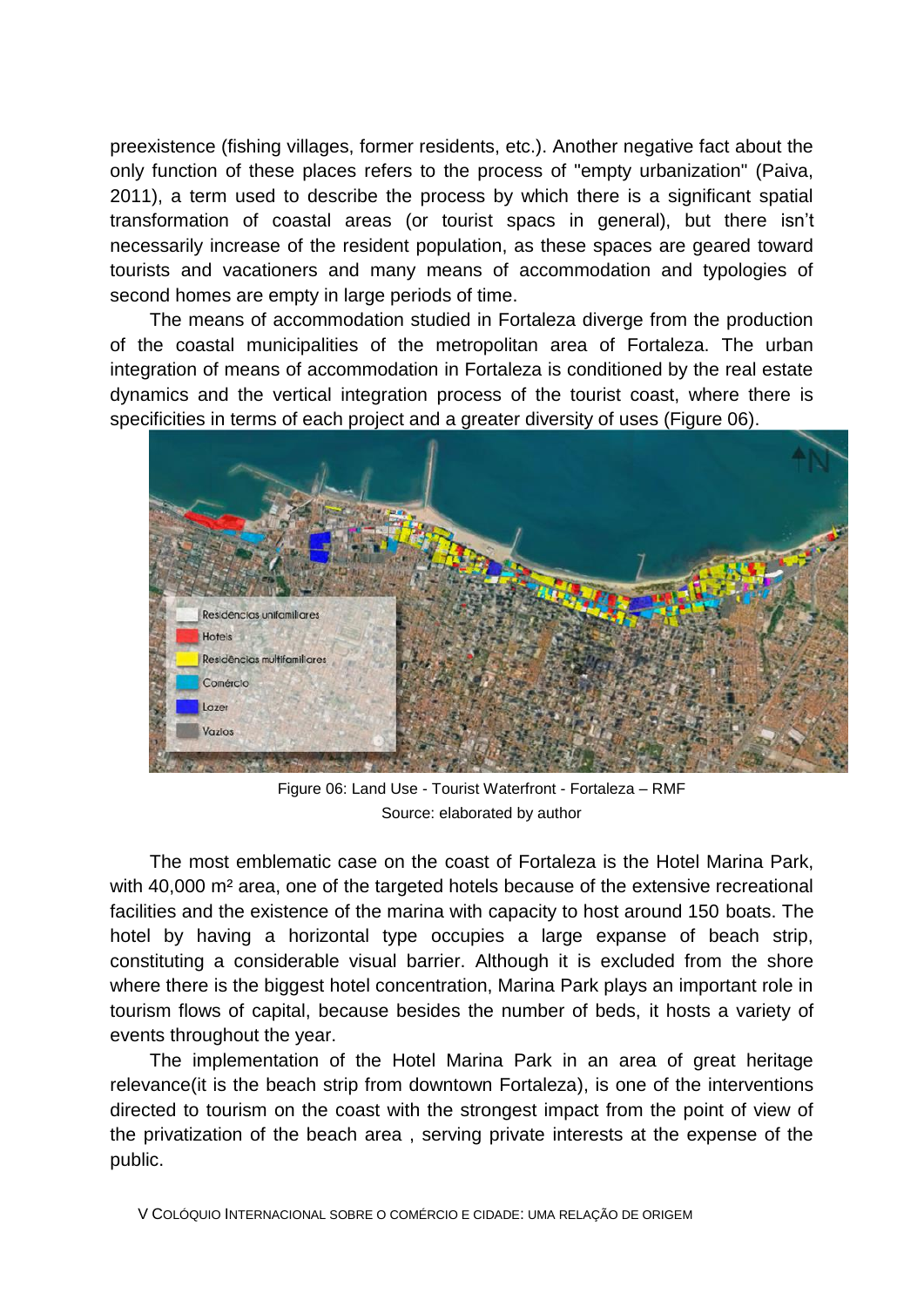The principle adopted in most real tourist developments, both in Porto das Dunas as in Cumbuco is a set of blocks implemented on the ground in a "V" or "U", facing the sea, creating a central area where are the recreational areas. the parking lots are located at the back of the various blocks that make up the housing units of condominiums or means of accommodation. The arrangement "V" or "U" indicates the primacy of ocean view, avoiding as much as possible obstructions (Figure 07).



Figure 07: Aerial photo Aquaville Resort - Aquiraz - RMF Fonte: www.peixeurbano.com.br

In the case of second homes, residential units still have spaces rather fragmented despite the areas of variation between 70,00m² (vast majority) to approximately 200,00 m². This fragmentation, visible in the number of rooms and bathrooms, reproduces the solutions of the apartments produced by the real estate market of Fortaleza.

These developments reveal a new culture of summer, since unlike the second homes of former years, with larger areas and generous deployment on the lot, there is a decrease in internal areas of the units at the expense of the common areas shared in the condos. In this case also, not unlike the situations of condominiums in Fortaleza and in most Brazilian cities.

Some real estate projects take up the unification of the blocks, a way to share horizontal and vertical circulations and enhance maximum use of the utilization rate. This solution is very present also in hotels and resorts, and improving social service flow inside the buildings.

In the case of hotels in Fortaleza, it turns out that they adhere to international standards recommended by the logic of the hotel market and own brands. They develop mostly vertically and has dynamized its common spaces with commercial and tourist uses (restaurants, shops, etc).

The architectural program of the enterprises in Porto das Dunas and Cumbuco emphasizes the leisure and entertainment uses in common areas, creating a sort of club, a feature that is a point of intersection that characterizes the hotels, resorts and second homes.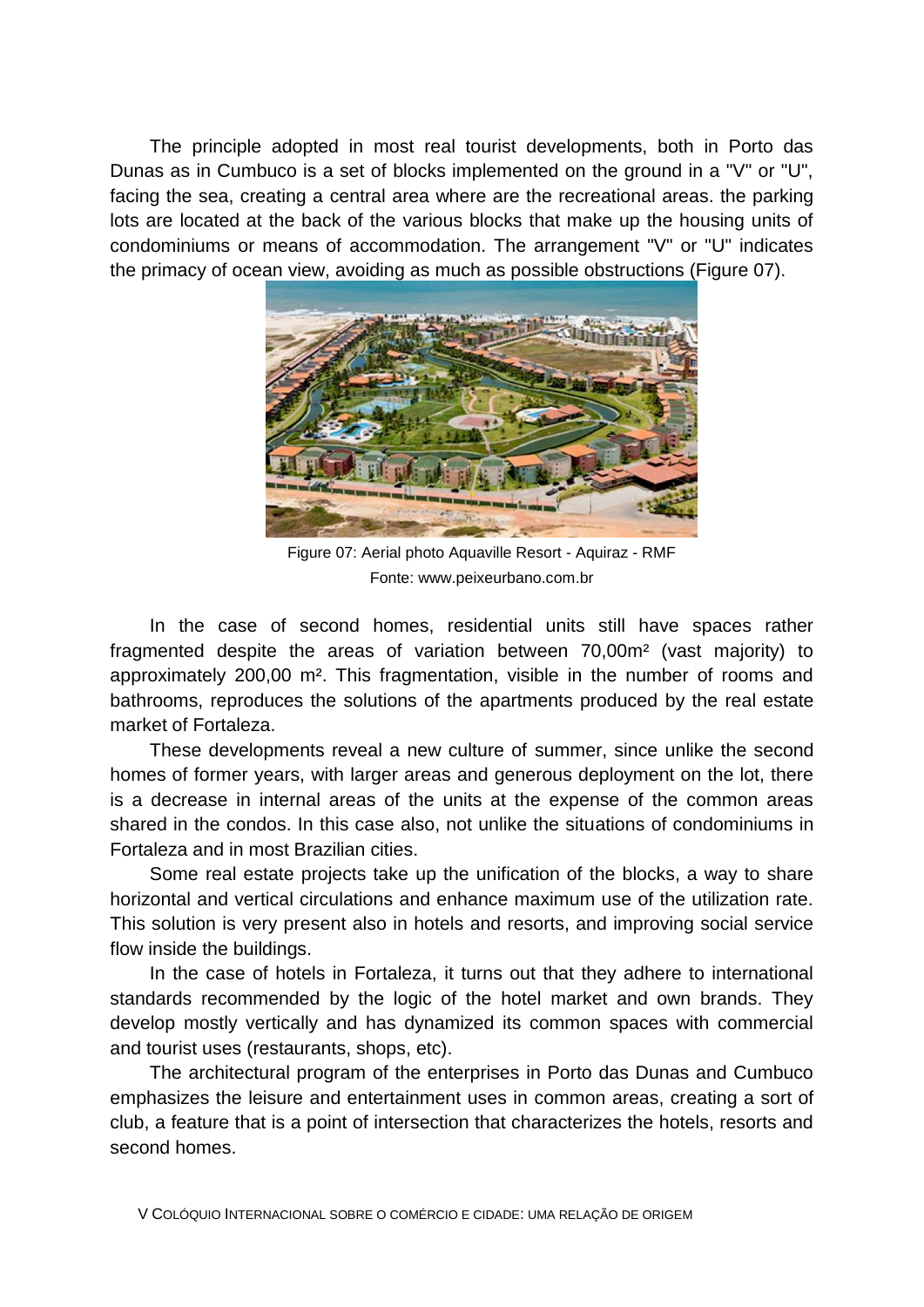Inside the housing units there is a clear separation between social sectors, intimate and service, with appreciation trend of the social sector and integration between the living room, the kitchen and balcony.

In Fortaleza hotel, the functional interactions take place predominantly on the vertical axis, separating social flows and services aligned with to the archetypal solutions of urban hotels. An interesting feature is the recurrence use of balconies in the rooms.

In Porto das Dunas and Cumbuco, there is a very large homogenization of architectural language adopted, namely, the use of more traditional solutions, especially for the covered with ceramic tiles and wood structure. However, it is clear that there is a more aesthetic concern than actually functional in its use, since they are not always properly oriented, or the eaves are not sized correctly to protect the insolation.

It is clear, therefore, an assumed valorization of regionalist trends, with the use of materials which refer to the vernacular architecture (local), although its use has in most cases an aesthetic appeal without consideration any given to the most important aspects of climate conditions.

In some projects the use of straw is adopted in a decorative manner, as it turns out a kind of fringe attached to the eaves covering the building to strengthen a supposed regionalism in architecture, according to the desired symbolic dimension (Figure 08). This "regional" aesthetic appeal is also visible in situations where concrete pillars are covered with wood to accentuate the rustic character of the buildings.



Figure 08: Dream Village - Cumbuco - Caucaia - RMF Source: Author's collection

In some functional blocks allocation of projects is matched with certain formal and aesthetic differences, such as gables, roofs and frames with historicist influences (classical and Mediterranean). These formal elements act as a "collective symbolic capital" (Harvey, 2005), ie, the sign value of the feature enhances the exchange value, ensuring success in relation to the intentions of estate agents.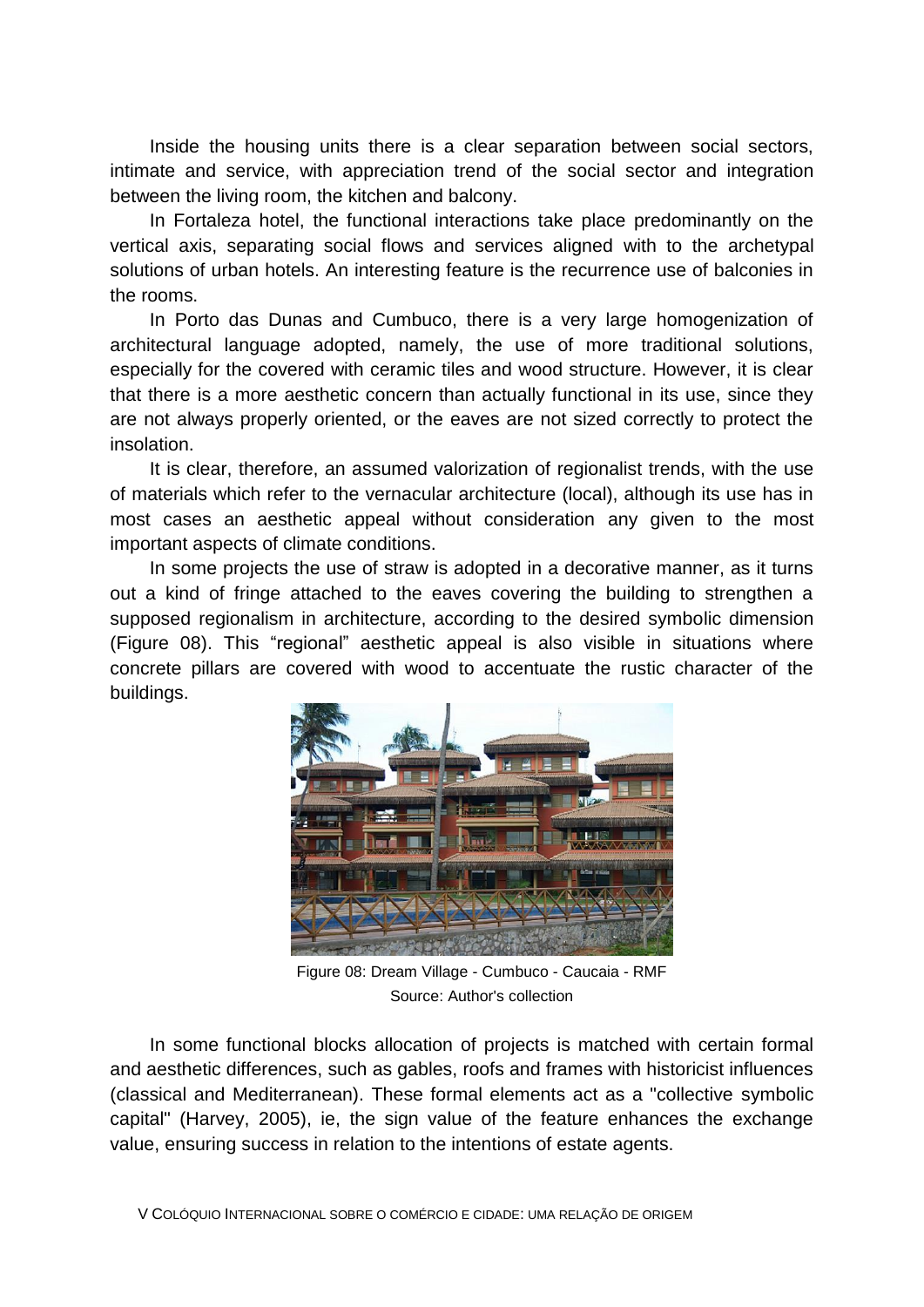In Fortaleza hotels, there are several "architectural postures" which imbued with the postmodernist spirit, appeal to the hedonistic character of the architecture. Even modern hotels have undergone renovations to tailor them to images of contemporary consumption, especially in the use of glass, ceramic and porcelain tiles.

Regarding the structural and constructive aspects there is no innovation. Most buildings employ reinforced concrete like structure and brick masonry as a seal. A larger variation exists in relation to coating materials, such as ceramics, porcelain and pellets. The window frames are mostly of aluminum and glass. Some wooden frames ventures are often found with the use of shutters, which are quite appropriate to the local architectural culture.

There is a certain neglect of environmental conditions (prevailing wind and insolation), due to the implementation described above, for as the stretch of beach is in the north, half the buildings arranged in a "V" or "U" are facing west, demanding the predominant use of air conditioning as thermal comfort solution. As real estate products, the standardization of the blocks eventually counteract most appropriate deployment solutions from an environmental point of view. As urban infrastructure is inefficient, there are difficulties in relation to the treatment of sewage and water.

As a summary, the analysis of means of accommodation stand out:

- The privately and insurance walled space, controlled and isolated from the socio-spatial preexistence;

- The enterprise establishes analogies with the urban space, however, it is to eliminate the existing socio-spatial contradictions in real life, designing a space which cultivates consumption and leisure place (sum of the natural environment and the artificiality of the medium built) in the simulated spaces (squares, shopping and services);

- Privatization of the beach, facing the interior of the enterprise; preventing the collective use of natural resources (beaches, rivers, bars).

## **5 Final Comments**

The architectural production of emblematic buildings and means of accommodation in Fortaleza metropolitan area arises from the action of various agents and follow the logic of consumption resulting from socio-spatial tourism practices.

This paper comprises a fragment of a larger study on the relationship between tourism and architecture in the metropolitan region of power, still in progress, but quite advanced results.

During the research a lot of information was collected and the systematization is an ongoing activity of the Laboratory which is linked. This database can be consulted by undergraduate and postgraduate students and includes bibliographical references and official documents; scanned images - composing a bank of images that were systematized in characterization sheets of enterprises; and Map Collection.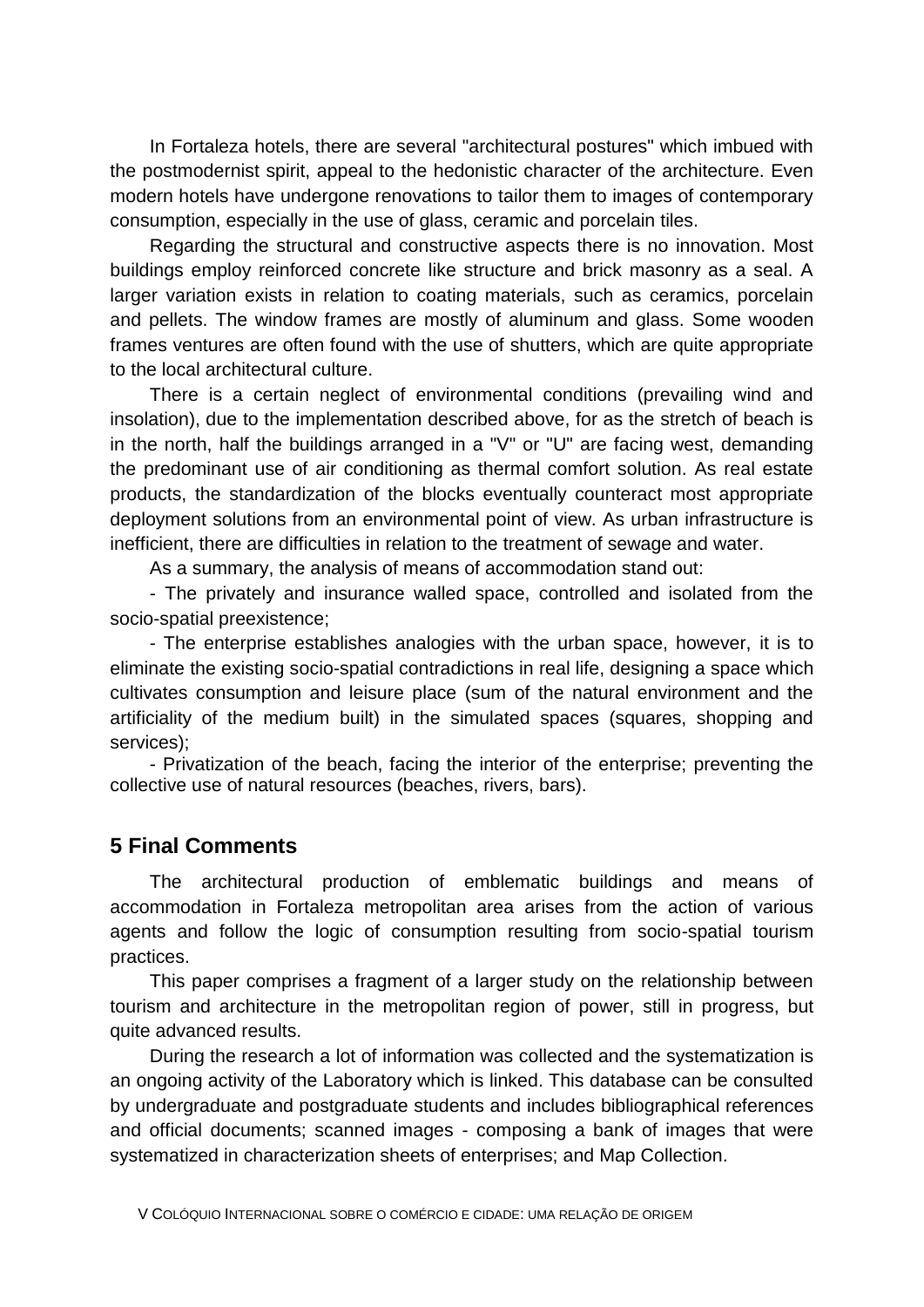It stands out as successful research activities the theoretical study of the subject, the systematization of documentation and collection of typologies that resulted in the creation of characterization data sheets, as well as the involvement of undergraduate research fellows PIBIC and Young Talent Program of Science (CAPES), volunteer fellows and collaborator architects.

Finally, the study of the relationship between tourism and architecture in the metropolitan area of Fortaleza can contribute to the creation of a local architectural culture and a criticism of the dictates of the consumer society on the architecture, even raising the deepening on this topic and others related, opening also discussion forums on the practice of local architecture, providing new generations of architects consciousness of these references, to propose a contemporary architecture based on a critical stance.

# **6 Thanks**

CNPq, which provides financial aid for research "Tourism and Architecture in the metropolitan area of Fortaleza" between 2013 and 2015 and funded students with PIBIC scholarship, and CAPES, which funded fellows of Young Talent Program of Science.

# **7 References**

Araujo, C. P. de. **Terra à vista! O litoral brasileiro na mira dos empreendimentos turísticos imobiliários**. 2011. Tese (Doutorado em Planejamento Urbano e Regional) - Faculdade de Arquitetura e Urbanismo, Universidade de São Paulo, São Paulo, 2011.

Benevides, I. Porto. **Práticas e territorialidades turísticas e planejamento governamental do turismo no Ceará.** Tese de Doutorado - Departamento de Geografia da Faculdade de Filosofia, Letras e Ciências Humanas da Universidade de São Paulo, São Paulo, 2004.

Dantas, E. W. C. **A construção da imagem turística de Fortaleza/Ceará.** In: MERCATOR (Revista de Geografia da UFC). Ano 1, número 01, 2002.

Harvey, D ( 2005) . A arte como renda: globalização e transformação da cultura em commodities. In: **Desígnio: Revista de Arquitetura e do Urbanismo**. São Paulo: Annablume, n. 4, 2005

Montaner, J. M. **Depois do movimento moderno: arquitetura da segunda metade do século XX.** Barcelona: Gustavo Gili, 2001.

Paiva, R. A. (2011). **A metrópole híbrida: o papel do turismo no processo de urbanização da Região Metropolitana de Fortaleza.** Tese de Doutorado, Faculdade de Arquitetura e Urbanismo, Universidade de São Paulo, São Paulo.